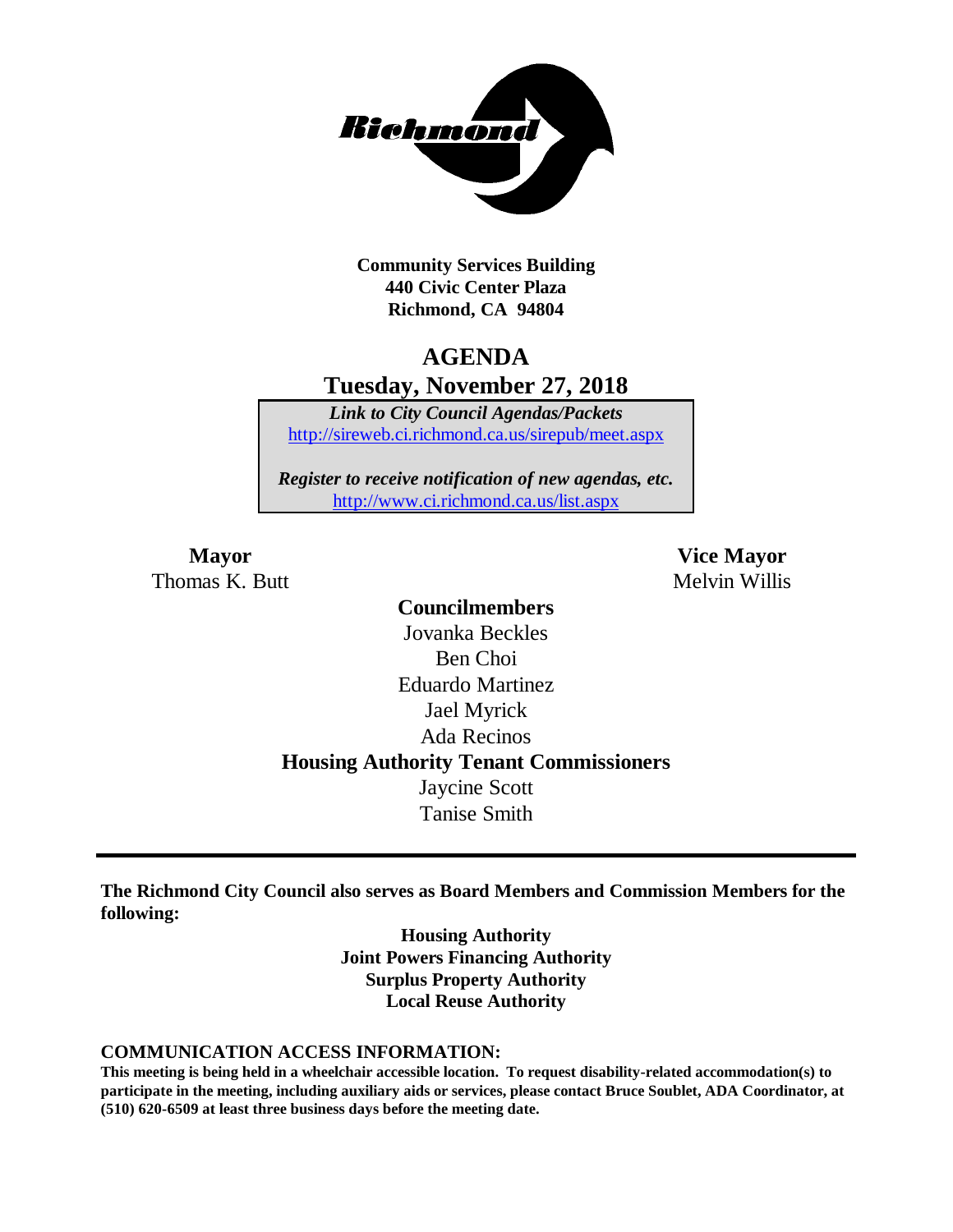# **MEETING PROCEDURES**

The City of Richmond encourages community participation at its City Council meetings and has established procedures that are intended to accommodate public input in a timely and time-sensitive way. As a courtesy to all members of the public who wish to participate in City Council meetings, please observe the following procedures:

**PUBLIC COMMENT ON AGENDA ITEMS:** Anyone who desires to address the City Council on items appearing on the agenda must complete and file a pink speaker's card with the City Clerk **prior** to the City Council's consideration of the item. Once the City Clerk has announced the item, no person shall be permitted to speak on the item other than those persons who have submitted their names to the City Clerk. Your name will be called when the item is announced for discussion. **Each speaker will be allowed up to TWO (2) MINUTES to address the City Council on NON-PUBLIC HEARING items listed on the agenda. Speakers are allowed up to THREE (3) minutes on PUBLIC HEARING items.**

**OPEN FORUM FOR PUBLIC COMMENT:** Individuals who would like to address the City Council on matters not listed on the agenda or on items remaining on the consent calendar may do so under Open Forum. All speakers must complete and file a pink speaker's card with the City Clerk **prior** to the commencement of Open Forum. The amount of time allotted to individual speakers shall be determined based on the number of persons requesting to speak during this item. **The time allocation for each speaker will be as follows:** 15 or fewer speakers, a maximum of 2 minutes; 16 to 24 speakers, a maximum of 1 and one-half minutes; and 25 or more speakers, a maximum of 1 minute.

#### **SPEAKERS ARE REQUESTED TO OCCUPY THE RESERVED SEATS IN THE FRONT ROW BEHIND THE SPEAKER'S PODIUM AS THEIR NAME IS ANNOUNCED BY THE CITY CLERK.**

**CONSENT CALENDAR:** Consent Calendar items are considered routine and will be enacted, approved or adopted by one motion unless a request for removal for discussion or explanation is received from the audience or the City Council. A member of the audience requesting to remove an item from the consent calendar that is sponsored by City staff must first complete a speaker's card and discuss the item with a City staff person who has knowledge of the subject material **prior** to filing the card with the City Clerk and **prior** to the City Council's consideration of Agenda Review. Councilmembers who request to remove an item from the consent calendar must do so during Agenda Review. An item removed from the Consent Calendar may be placed anywhere on the agenda following the City Council's agenda review.

**CONDUCT AT MEETINGS:** Richmond City Council meetings are limited public forums during which the City strives to provide an open, safe atmosphere and promote robust public debate. Members of the public, however, must comply with state law, as well as the City's laws and procedures and may not actually disrupt the orderly conduct of these meetings. The public, for example, may not shout or use amplifying devices, must submit comment cards and speak during their allotted time, may not create a physical disturbance, may not speak on matters unrelated to issues within the jurisdiction of the City Council or the agenda item at hand, and may not cause immediate threats to public safety.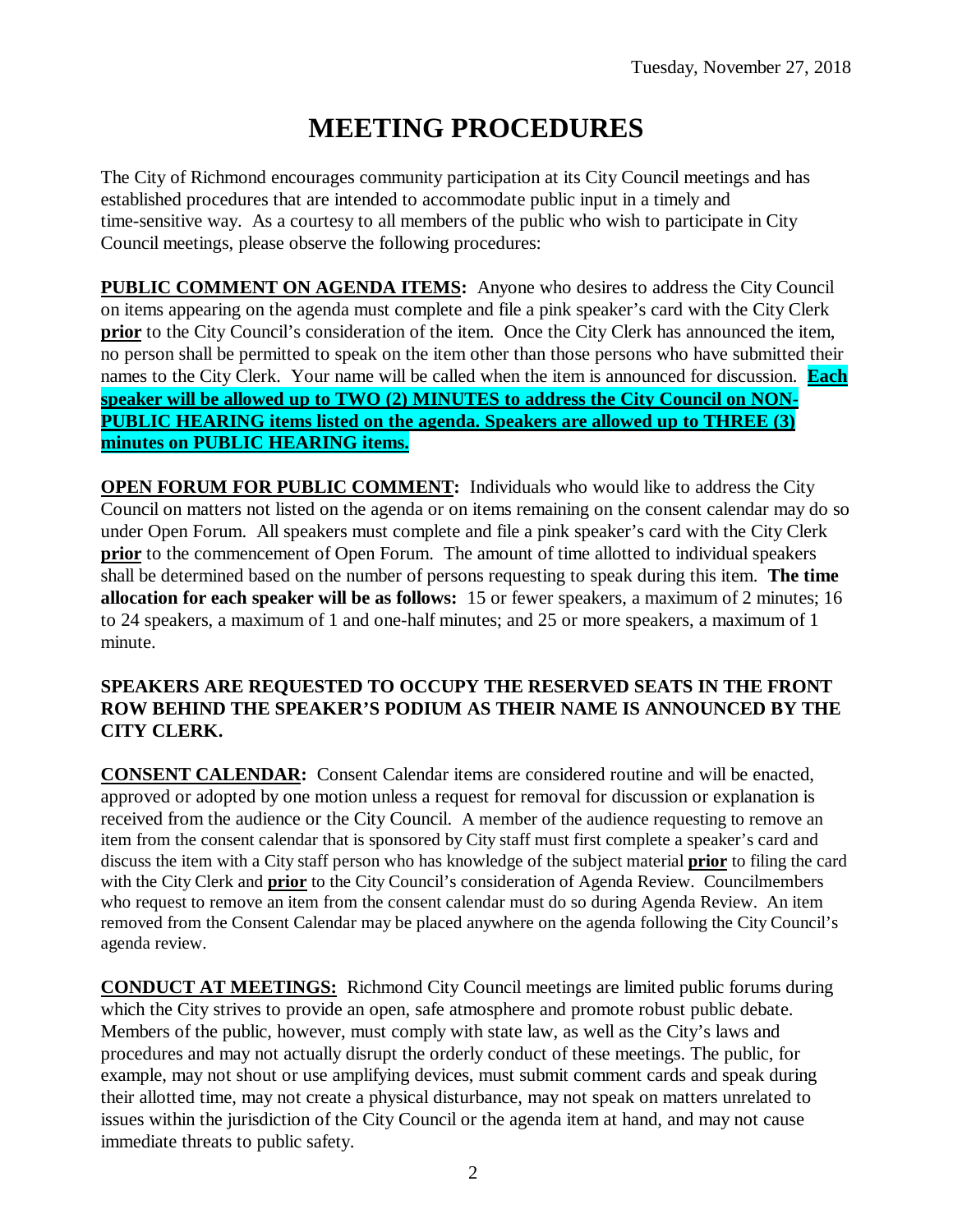**CITY HARASSMENT POLICY:** The City invites public comment and critique about its operations, including comment about the performance of its public officials and employees, at the public meetings of the City Council and boards and commissions. However, discriminatory or harassing comments about or in the presence of City employees, even comments by third parties, may create a hostile work environment, if severe or pervasive. The City prohibits harassment against an applicant, employee, or contractor on the basis of race, religious creed, color, national origin, ancestry, physical disability, medical condition, mental disability, marital status, sex (including pregnancy, childbirth, and related medical conditions), sexual orientation, gender identity, age or veteran status, or any other characteristic protected by federal, state or local law. In order to acknowledge the public's right to comment on City operations at public meetings, which could include comments that violate the City's harassment policy if such comments do not cause an actual disruption under the Council Rules and Procedures, while taking reasonable steps to protect City employees from discrimination and harassment, City Boards and Commissions shall adhere to the following procedures. If any person makes a harassing remark at a public meeting that violates the above City policy prohibiting harassment, the presiding officer of the meeting may, at the conclusion of the speaker's remarks and allotted time: (a) remind the public that the City's Policy Regarding Harassment of its Employees is contained in the written posted agenda; and (b) state that comments in violation of City policy are not condoned by the City and will play no role in City decisions. If any person makes a harassing remark at a public meeting that violates the above City policy, any City employee in the room who is offended by remarks violating the City's policy is excused from attendance at the meeting. No City employee is compelled to remain in attendance where it appears likely that speakers will make further harassing comments. If an employee leaves a City meeting for this reason, the presiding officer may send a designee to notify any offended employee who has left the meeting when those comments are likely concluded so that the employee may return to the meeting. The presiding officer may remind an employee or any council or board or commission member that he or she may leave the meeting if a remark violating the City's harassment policy is made. These procedures supplement the Council Rules and Procedures relating to disruption of orderly conduct at Council meetings.

Any law enforcement officer on duty or whose service is commanded by the presiding officer shall be Sergeant-at-Arms of the Council meetings. He/she, or they, shall carry out all orders and instructions given by the presiding officer for the purpose of maintaining order and decorum at the Council meetings (City Council Rules of Procedure and Order Section III F, RMC Section 2.12.030).

**\*\*\*\*\*\*\*\*\*\*\*\*\*\*\*\*\*\*\*\*\*\*\*\*\*\*\*\*\*\*\*\*\*\*\*\*\*\*\*\*\*\*\*\*\*\*\*\*\*\*\*\*\*\*\*\*\*\***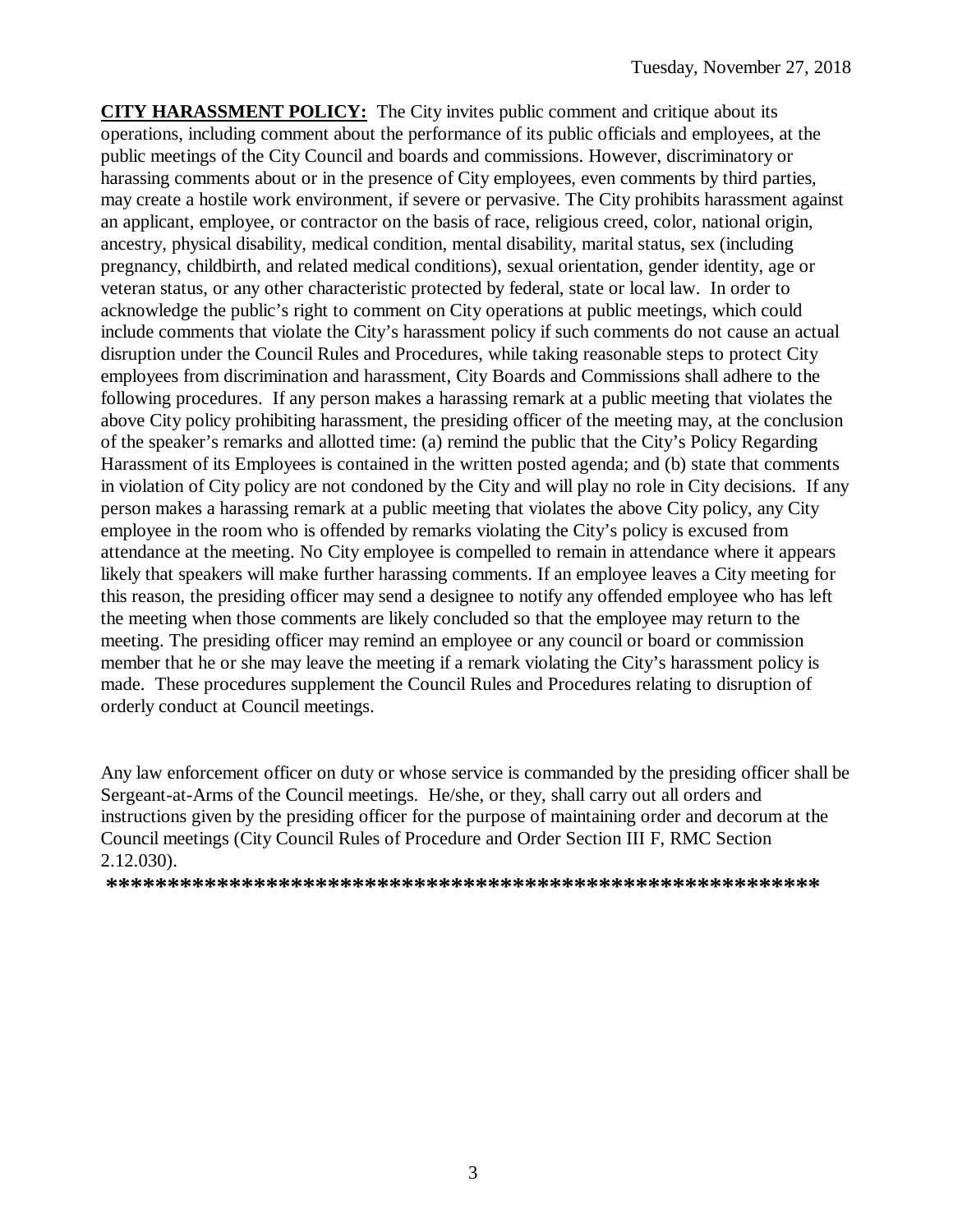# **SPECIAL MEETING OF THE RICHMOND HOUSING AUTHORITY**

5:30 p.m.

- **A. PLEDGE TO THE FLAG**
- **B. ROLL CALL**
- **C. STATEMENT OF CONFLICT OF INTEREST**
- **D. AGENDA REVIEW**

#### **E. HOUSING AUTHORITY STUDY SESSION**

- **E-1.** RECEIVE a report from (1) Macias Gini & O'Connell LLP on a forensic audit completed for the Richmond Housing Authority (RHA), and (2) City Finance Department on RHA's financial status and budget - Richmond Housing Authority (Gabino Arredondo 620-6512/Belinda Warner 620-6740).
- **F. ADJOURNMENT**